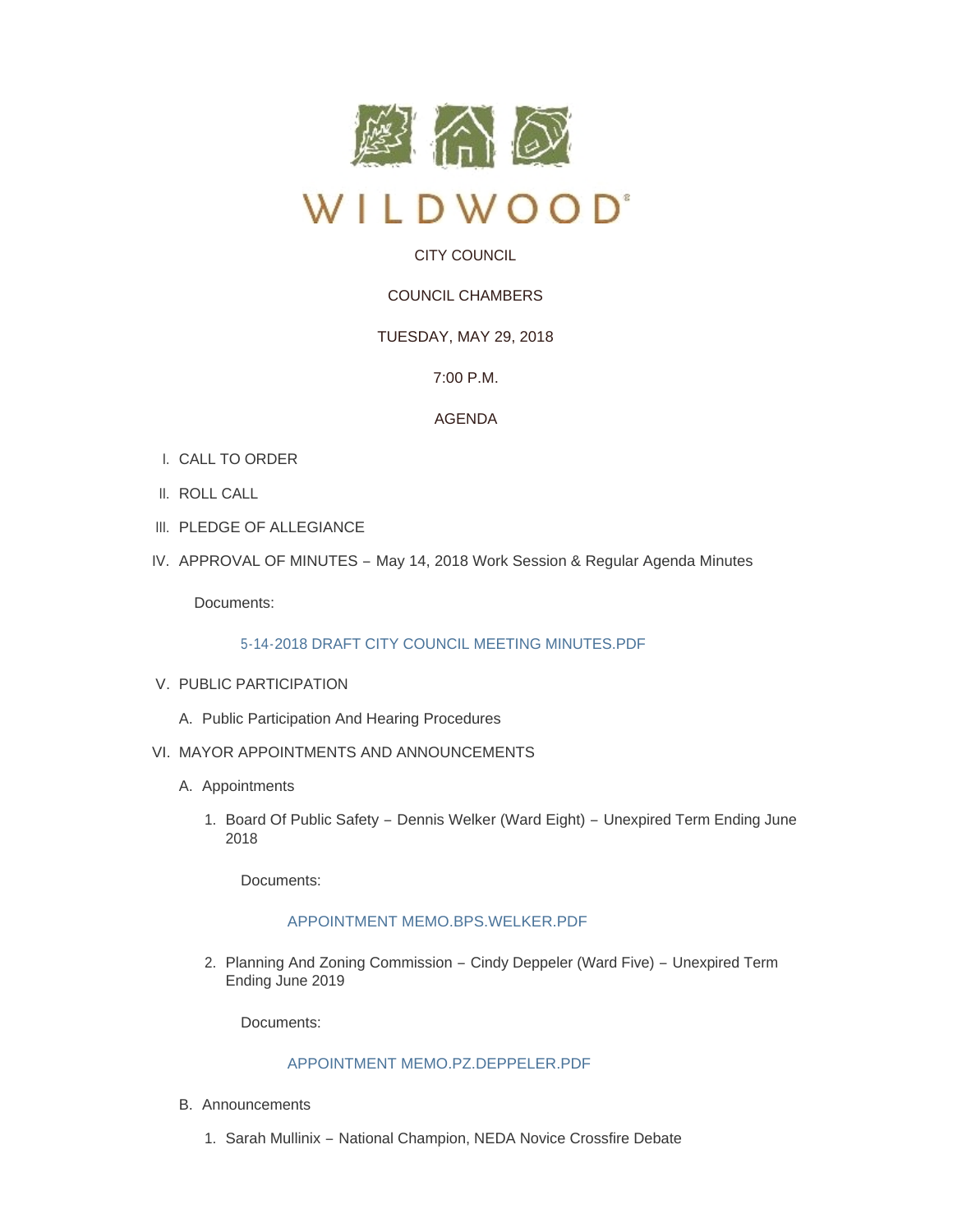2. Dottie Bailey, Candidate For Missouri 110th House District

### VII. PUBLIC HEARINGS –

A. A Response To A Communication Dated April 2, 2018, From Abbey Schaberg, Legal Counsel For Westridge Office Holding Co., L.L.C., Regarding P.Z. 14-01 Westridge Office Center I; C-8 Planned Commercial District (Town Center 'Workplace District'); Southeast Corner Of State Route 109 And New College Avenue (Street Address: 2630 State Route 109/Locator Number: 24V410176); Which Requests The Modification Of The Site-Specific Governing Ordinance To Address An Inconsistency Between This Legislation And The Most Recent Preliminary Plat/Record Plat That Is Under Review By The City, Specifically In Regards To The Amount Of Minimum Overall Area The C-8 Planned Commercial District Must Maintain In Terms Of Acreage. (Ward – Eight)

Documents:

#### PUBLIC HEARING - WESTRIDGE OFFICE PDF

- VIII. LEGISLATION
	- UNFINISHED BUSINESS A.
		- BILL #2364 1.

AN ORDINANCE BY THE CITY COUNCIL OF THE CITY OF WILDWOOD, MISSOURI AUTHORIZING AN AMENDMENT TO AN EXISTING C-8 PLANNED COMMERCIAL DISTRICT TO ALLOW FOR A CERTAIN DEGREE OF FLEXIBILITY IN THE ARCHITECTURE OF THE REMAINING BUILDINGS THAT ARE PART OF THIS DEVELOPMENT, WHICH INCLUDES TWO (2) EXISTING STRUCTURES AND FOUR (4) OTHERS THAT ARE CURRENTLY AUTHORIZED, THEREBY BEING CONSISTENT WITH THE RECOMMENDATION OF THE PLANNING AND ZONING COMMISSION IN ITS LETTER UPON THIS MATTER DATED MARCH 19, 2018 - *P.Z. 14-01 McLain Partners*. *Recommended by the Department of Planning* (Second Reading) (Ward Eight) Direct Budgetary Impact: None

Documents:

#### [BILL 2364.PDF](http://www.cityofwildwood.com/AgendaCenter/ViewFile/Item/15698?fileID=23424)

BILL #2365 2.

AN ORDINANCE BY THE CITY COUNCIL OF THE CITY OF WILDWOOD AUTHORIZING THE DIVISION OF AN 11.21 ACRE TRACT OF LAND, ADDRESSED AS 201 MONARCH HILL DRIVE [LOCATOR NUMBER 19X630026], WHICH IS PART OF U.S. SURVEY 134, TOWNSHIP 45 NORTH, RANGE 3 EAST, CITY OF WILDWOOD, ST. LOUIS COUNTY, MISSOURI; AND, MORE SPECIFICALLY, SITUATED ON THE WEST SIDE OF MONARCH HILL DRIVE, NORTH OF WILD HORSE CREEK ROAD, FOR THE PURPOSES OF SUBDIVIDING IT INTO TWO (2) PARCELS OF GROUND, HEREAFTER TO BE KNOWN AS LOTS A AND B OF MONARCH HILL LOT SPLIT PLAT, AT SIZES OF 3.72 ACRES AND 7.49 ACRES, RESPECTIVELY. *Recommended by the Department of Planning* (Second Reading) (Ward One)

Direct Budgetary Impact: None

Documents:

[BILL 2365.PDF](http://www.cityofwildwood.com/AgendaCenter/ViewFile/Item/15702?fileID=23426)

BILL #2366 3.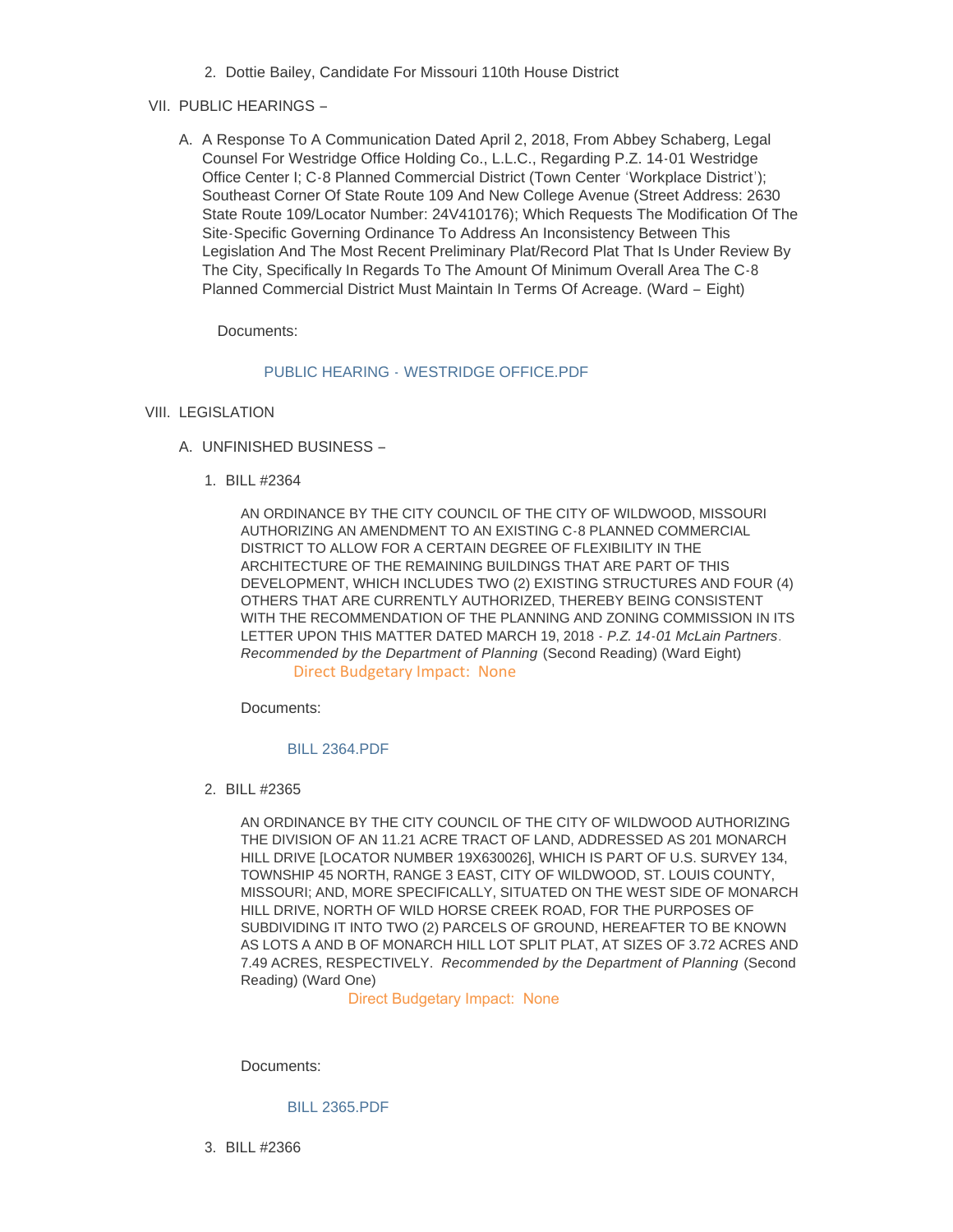AN ORDINANCE BY THE CITY COUNCIL OF THE CITY OF WILDWOOD, MISSOURI APPROVING A RECORD PLAT AND DEPOSIT AGREEMENT, WITH ASSOCIATED LETTERS OF CREDIT, FOR THE "*MAIN STREET CROSSING – PLAT 3*" SUBDIVISION; A 12.65-ACRE AREA OF THE OVERALL TWENTY-EIGHT (28) ACRE DEVELOPMENT SITE, CONTAINING THIRTY-FOUR (34) LOTS, WHICH IS LOCATED IN THE WEST HALF OF THE SOUTHWEST QUARTER OF SECTION 1 AND THE EAST HALF OF THE SOUTHEAST QUARTER OF SECTION 2, TOWNSHIP 44 NORTH, RANGE 3 EAST, CITY OF WILDWOOD, ST. LOUIS COUNTY, MISSOURI; BEING MORE SPECIFICALLY SITUATED ON THE WEST SIDE OF EATHERTON ROAD, NORTH OF MANCHESTER ROAD; WHILE ALSO BEING SUBJECT TO THE *MAIN STREET CROSSING – PLAT 1 TRUST INDENTURES*. *Recommended by the Department of Planning* (Second Reading) (Ward Eight)

Direct Budgetary Impact: None

Documents:

#### [BILL 2366.PDF](http://www.cityofwildwood.com/AgendaCenter/ViewFile/Item/15703?fileID=23427)

BILL #2367 4.

AN ORDINANCE BY THE CITY COUNCIL OF THE CITY OF WILDWOOD, MISSOURI AUTHORIZING THE CITY ADMINISTRATOR OF THE CITY OF WILDWOOD, MISSOURI TO EXECUTE A CONTRACT WITH QUANTUM RACING DEVELOPMENT FOR THE USE OF A PORTION OF THE CITY'S TRAIL NETWORK (Rock Hollow and Bluff View Parks), ON JUNE 15 AND 16, 2019, FOR A TWO (2) DAY BICYCLE EVENT, CONDITIONED ON THE COMPLETION OF AND ADHERENCE TO AN EVENT PARTNERSHIP AGREEMENT FOR THE SAME. *Recommended by the Department of Planning* (Second Reading) (Ward - Six)

Direct Budgetary Impact: None

Documents:

#### [BILL 2367.PDF](http://www.cityofwildwood.com/AgendaCenter/ViewFile/Item/15705?fileID=23428)

BILL #2368 5.

AN ORDINANCE OF THE CITY OF WILDWOOD, MISSOURI, AUTHORIZING THE CITY ADMINISTRATOR TO NEGOTIATE FOR THE PURCHASE OF A MODULAR VEHICLE BARRIER SYSTEM FROM ADVANCED SECURITY TECHNOLOGIES LLC. *Recommended by the Administration / Public Works Committee* (Second Reading) (Wards – All)

Direct Budgetary Impact: \$50,544.00

Documents:

#### [BILL 2368.PDF](http://www.cityofwildwood.com/AgendaCenter/ViewFile/Item/15708?fileID=23430)

BILL #2369 6.

AN ORDINANCE AUTHORIZING THE MAYOR OF THE CITY OF WILDWOOD, MISSOURI, TO EXECUTE A MISSOURI HIGHWAYS AND TRANSPORTATION COMMISSION COST SHARE AGREEMENT IN ORDER TO PROCEED WITH OBTAINING STATE FUNDING FOR THE ROUTE 109 IMPROVEMENT PROJECT UNDER THE MISSOURI DEPARTMENT OF TRANSPORTATION COST SHARE PROGRAM. *Recommended by the Administration / Public Works Committee* (Second Reading) (Wards One, Five and Eight)

Direct Budgetary Impact: \$952,500.00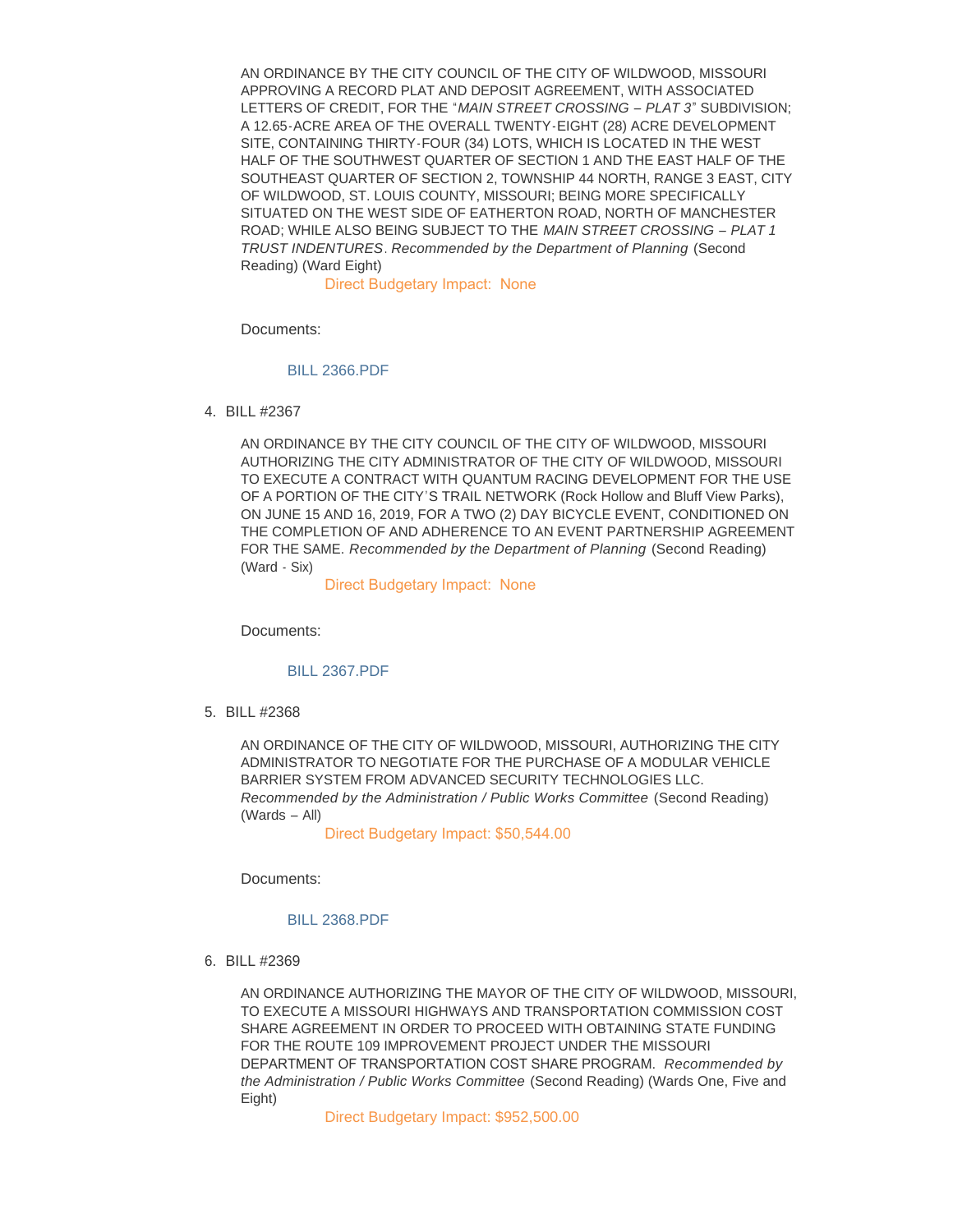Documents:

#### [BILL 2369.PDF](http://www.cityofwildwood.com/AgendaCenter/ViewFile/Item/15711?fileID=23431)

BILL #2370 7.

AN ORDINANCE AUTHORIZING THE MAYOR OF THE CITY OF WILDWOOD, MISSOURI, TO EXECUTE A SUPPLEMENTAL AGREEMENT ON BEHALF OF THE CITY OF WILDWOOD WITH HR GREEN, INC., FOR ADDITIONAL DESIGN SERVICES REQUIRED FOR THE ROUTE 109 IMPROVEMENT PROJECT WITHIN THE CITY OF WILDWOOD. *Recommended by the Administration / Public Works Committee*  (Second Reading) (Wards One, Five and Eight) Direct Budgetary Impact: \$88,478.06

Documents:

#### [BILL 2370.PDF](http://www.cityofwildwood.com/AgendaCenter/ViewFile/Item/15713?fileID=23432)

BILL #2371 8.

AN ORDINANCE BY THE CITY COUNCIL OF THE CITY OF WILDWOOD REAPPROVING THE ADJUSTMENT OF CERTAIN COMMON BOUNDARY LINES BETWEEN TWO (2) PARCELS OF GROUND, BEING ADJUSTED LOT 2 OF 'STONESTHROW EQUESTRIAN ESTATES SUBDIVISION – PLAT TWO [PLAT BOOK 355, PAGE 77] AND A TRACT OF LAND BEING PART OF LOTS 5 AND 6 OF WILLIAMS HEIGHTS SUBDIVISION OF WHITSETT ESTATES [DEED BOOK 238, PAGE 393]; ALL BEING SITUATED IN SECTION 22, TOWNSHIP 44 NORTH, RANGE 3 EAST, CITY OF WILDWOOD, ST. LOUIS COUNTY, MISSOURI, AND, MORE SPECIFICALLY, AT THE TERMINUS OF WHITSETTS FORK ROAD, WEST OF STATE ROUTE 109, FOR THE PURPOSES OF RECONFIGURING THESE PARCELS OF GROUND TO ADDRESS THE ENCROACHMENT OF CERTAIN IMPROVEMENTS BETWEEN THEM AT THE REQUEST OF THE AFFECTED PROPERTY OWNERS. *Recommended by the Department of Planning* (Second Reading) (Ward – Six) Direct Budgetary Impact: None

Documents:

#### [BILL 2371.PDF](http://www.cityofwildwood.com/AgendaCenter/ViewFile/Item/15716?fileID=23433)

- B. NEW BUSINESS
	- BILL #2372 1.

AN ORDINANCE BY THE CITY COUNCIL OF THE CITY OF WILDWOOD, MISSOURI THAT HEREBY AUTHORIZES CHANGES TO AMENDED C-8 PLANNED COMMERCIAL DISTRICT ORDINANCE #2152 TO ACCOMMODATE THE REUSE OF AN EXISTING BUILDING SITUATED ON THIS SITE, AND BEING LOCATED IN THE TOWN CENTER AREA, FOR A COFFEE SHOP, LOUNGE/BAR, EVENT SPACE, AND A SHARED-USE OFFICE CONCEPT, IN ASSOCIATION WITH GENERAL AND PROFESSIONAL TYPES, UNDER A SET OF SPECIFIC CONDITIONS THAT ARE CONSISTENT WITH THE LETTER OF RECOMMENDATION APPROVED BY THE PLANNING AND ZONING COMMISSION ON APRIL 16, 2018 AND, THEREAFTER, FORWARDED TO CITY COUNCIL FOR ITS REVIEW AND CONSIDERATION - St. Louis County's P.C. 112-89 Cliff Rufkahr. *Recommended by the Department of Planning* (First Reading) (Ward Eight)

Direct Budgetary Impact: None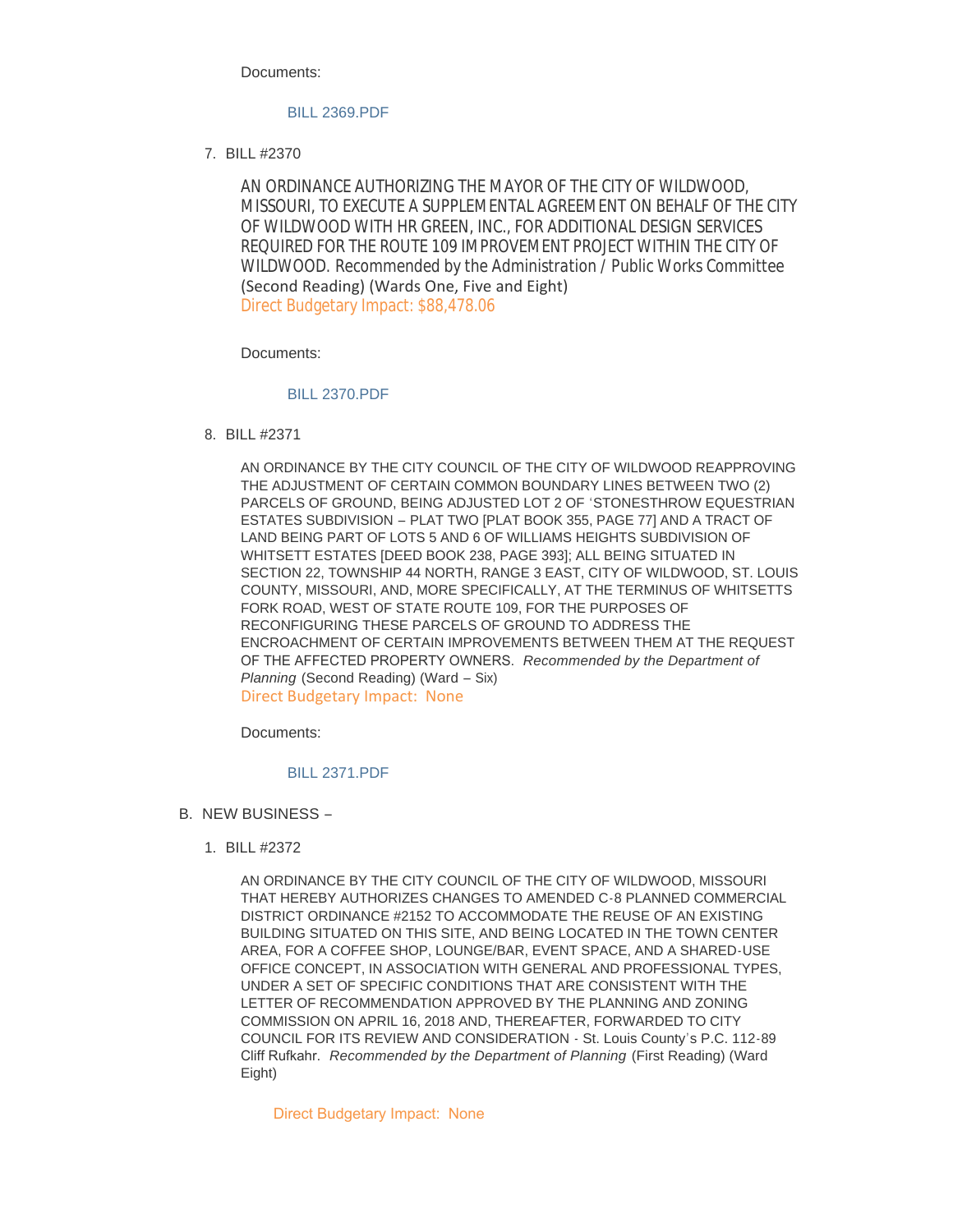Documents:

#### [BILL 2372.PDF](http://www.cityofwildwood.com/AgendaCenter/ViewFile/Item/15720?fileID=23434)

BILL #2373 2.

AN ORDINANCE BY THE CITY COUNCIL OF THE CITY OF WILDWOOD, MISSOURI APPROVING THE ADJUSTMENT OF CERTAIN COMMON BOUNDARY LINES BETWEEN TWO (2) EXISTING PARCELS OF GROUND, KNOWN AS *LOT A OF HAYES SUBDIVISION* AND *LOT 2 OF WINDY ACRES* [ST. LOUIS COUNTY LOCATOR NUMBERS: 25X420130 AND 25X420097, RESPECTIVELY]; BOTH BEING LOCATED IN THE NORTHWEST QUARTER OF THE NORTHWEST QUARTER OF SECTION 16, TOWNSHIP 44 NORTH, RANGE 3 EAST, CITY OF WILDWOOD, ST. LOUIS COUNTY, MISSOURI, AND MORE SPECIFICALLY SITUATED ON THE NORTH SIDE OF MELROSE ROAD, WEST OF STATE ROUTE 100, FOR THE PURPOSES OF TRANSFERRING 3.76 ACRES BETWEEN THE TWO (2) PROPERTIES. *Recommended by the Department of Planning* (First Reading) (Ward – Six)

Direct Budgetary Impact: None

Documents:

#### [BILL 2373.PDF](http://www.cityofwildwood.com/AgendaCenter/ViewFile/Item/15722?fileID=23435)

- IX. RESOLUTIONS
	- A. RESOLUTION 2018-14

A RESOLUTION AUTHORIZING THE ACQUISITION OF CERTAIN TEMPORARY CONSTRUCTION EASEMENTS IN CONJUNCTION WITH THE CONSTRUCTION OF THE STRECKER ROAD BRIDGE REPLACEMENT OVER CAULKS CREEK WITHIN THE CITY OF WILDWOOD. *Recommended by the City Administrator* (Wards – Two and Three) Direct Budgetary Impact: None

Documents:

#### [RESOLUTION 2018-14.PDF](http://www.cityofwildwood.com/AgendaCenter/ViewFile/Item/15727?fileID=23436)

B. RESOLUTION 2018-15

A RESOLUTION AUTHORIZING THE MAYOR TO EXECUTE A FUNDING APPLICATION WITH THE EAST-WEST GATEWAY COUNCIL OF GOVERNMENTS FOR FEDERAL FUNDING OF A CAPITAL IMPROVEMENT PROJECT TO CONSTRUCT A NEW ROUNDABOUT AT THE INTERSECTION OF STATE ROUTE 109 WITH STATE ROUTE BA (SOUTH JUNCTION) UNDER THE SURFACE TRANSPORTATION PROGRAM-SUBALLOCATED (STP-S) FUNDING PROGRAM FOR THE ST. LOUIS REGION. *Recommended by the Admin / Public Works Committee and Board of Public Safety* (Wards – One and Three)

Direct Budgetary Impact: \$300,000

Documents:

#### [RESOLUTION 2018-15.PDF](http://www.cityofwildwood.com/AgendaCenter/ViewFile/Item/15730?fileID=23437)

C. RESOLUTION 2018-16

A RESOLUTION AUTHORIZING THE MAYOR TO EXECUTE A JOINT FUNDING APPLICATION WITH ST. LOUIS COUNTY, MISSOURI, AND THE CITY OF ELLISVILLE, MISSOURI, TO THE EAST-WEST GATEWAY COUNCIL OF GOVERNMENTS FOR FEDERAL FUNDING OF A CAPITAL IMPROVEMENT PROJECT TO CONSTRUCT A NEW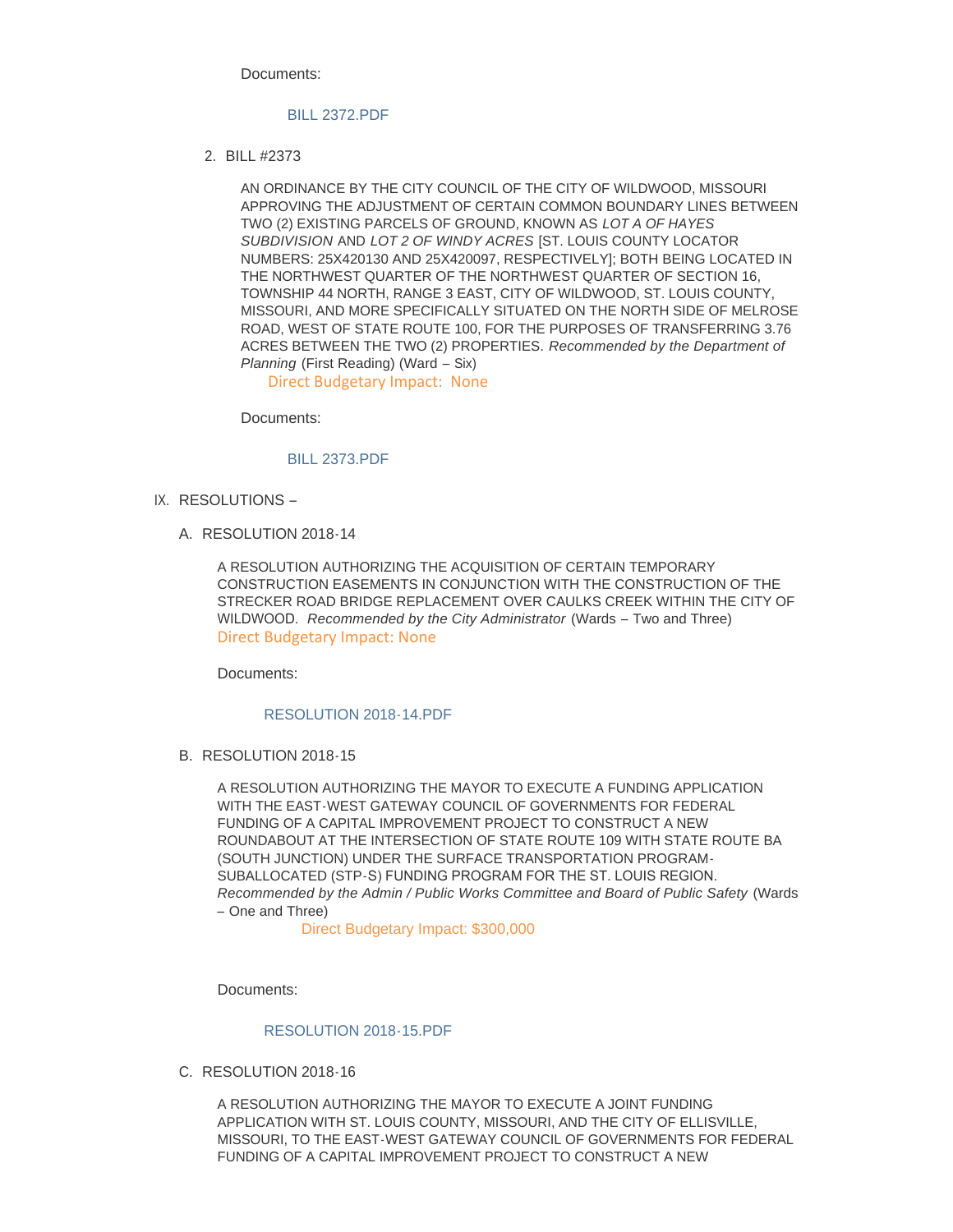ROUNDABOUT AT THE INTERSECTION OF OLD STATE ROAD AND RIDGE ROAD UNDER THE SURFACE TRANSPORTATION PROGRAM-SUBALLOCATED (STP-S) FUNDING PROGRAM FOR THE ST. LOUIS REGION. *Recommended by the Admin / Public Works Committee* (Ward – Seven)

Direct Budgetary Impact: \$250,000 - \$350,000

Documents:

#### [RESOLUTION 2018-16.PDF](http://www.cityofwildwood.com/AgendaCenter/ViewFile/Item/15732?fileID=23438)

D. RESOLUTION 2018-17

A RESOLUTION AUTHORIZING THE CITY ADMINISTRATOR OF THE CITY OF WILDWOOD TO FILE WITH THE BOUNDARY COMMISSION OF ST. LOUIS COUNTY A MAP PLAN IDENTIFYING THE LIMITS OF ANY POTENTIAL BOUNDARY CHANGES THAT MAY OCCUR DURING THE UPCOMING FIVE (5) YEAR PLANNING CYCLE ESTABLISHED BY THE BOUNDARY COMMISSION. *Recommended by the Administration/Public Works Committee* (Wards – All)

Direct Budgetary Impact: None

Documents:

#### [RESOLUTION 2018-17.PDF](http://www.cityofwildwood.com/AgendaCenter/ViewFile/Item/15734?fileID=23439)

E. RESOLUTION 2018-18

A RESOLUTION ADOPTING A POLICY FOR CONSIDERING ANNEXATIONS OF LAND INTO THE CITY OF WILDWOOD. *Recommended by the Administration/Public Works Committee*  (Wards – All) Direct Budgetary Impact: None

Documents:

#### [RESOLUTION 2018-18.PDF](http://www.cityofwildwood.com/AgendaCenter/ViewFile/Item/15736?fileID=23440)

F. RESOLUTION 2018-19

A RESOLUTION BY THE CITY COUNCIL OF THE CITY OF WILDWOOD, MISSOURI AUTHORIZING THE MAYOR OF THE CITY OF WILDWOOD, MISSOURI TO ENTER INTO A CONTRACT WITH *GREEN2GO, L.L.C.*, WHICH WILL PROVIDE NEEDED POWER/ELECTRICAL EQUIPMENT AND SERVICES IN SUPPORT OF THE CITY OF WILDWOOD'S SPECIAL EVENTS, INCLUDING ITS CELEBRATE WILDWOOD EVENT AND THE ART FESTIVAL, ALONG WITH ANY INCIDENTAL ITEMS NECESSARY FOR THE SAME. *Recommended by the Department of Planning and Parks* (Wards – All) Direct Budgetary Impact: Not to Exceed \$25,000

Documents:

### [RESOLUTION 2018-19.PDF](http://www.cityofwildwood.com/AgendaCenter/ViewFile/Item/15739?fileID=23442)

- X. MISCELLANEOUS
	- A. Approval Of Expenditures

Documents: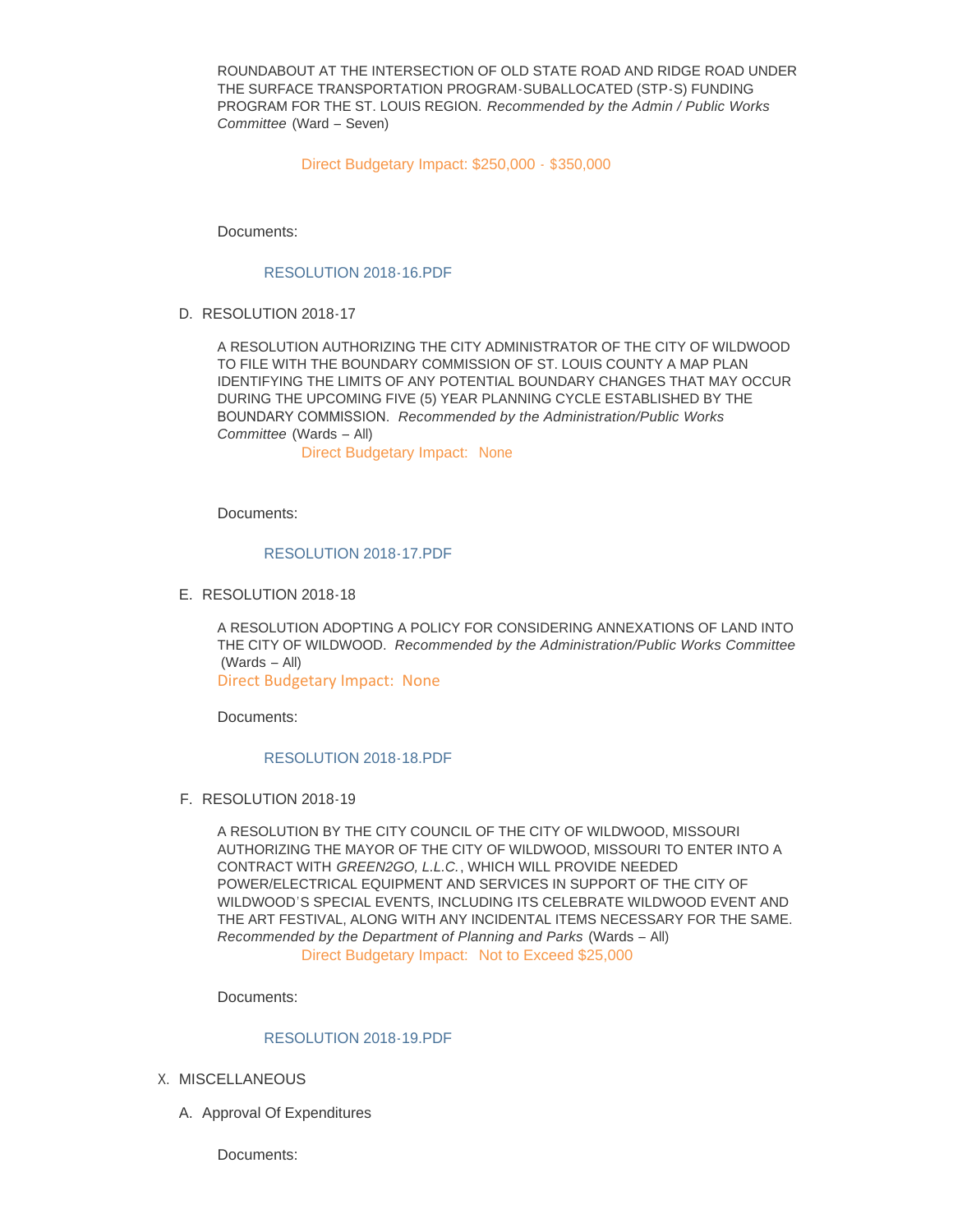### [APPROVAL OF EXPENDITURES.PDF](http://www.cityofwildwood.com/AgendaCenter/ViewFile/Item/15769?fileID=23452)

- B. Receive And File:
	- P.Z. 3-18 Play Pen, L.L.C., C/O Terry Grewe, 415 Tenth Street, Valley Park, 1. Missouri, 63088 – A Request For A Conditional Use Permit (CUP) In The NU Non-Urban Residence District And FPNU Floodplain Non-Urban Residence District For A Thirty-One Point Two (31.2) Acre Tract Of Land That Is Located At The Terminus Of An Un-Named Private Drive, Which Intersects The Southern Right-Of-Way Of Pond Road, Northwest Of Smith School Road And Southeast Of Rieger Road (Locator Number: 22W420013/Street Address: 1237 Pond Road). Proposed Use: A Large Water Feature – Lake – (As Defined By §415.030 Of The City Of Wildwood's Zoning Regulations), Which Exceeds One (1) Acre In Overall Size – One Point Six Seven (1.67) Acres. (Ward One)

Documents:

### [RECEIVE AND FILE -](http://www.cityofwildwood.com/AgendaCenter/ViewFile/Item/15746?fileID=23443) PZ 3-18.PDF

2. A Request Of The Department Of Planning For Review And Action By The Planning And Zoning Commission Regarding P.Z. 5 And 5(A)-16 Stonecrest Of Wildwood; Amended C-8 Planned Commercial District In The 'Neighborhood General' Land Use Category Of The Town Center Regulating Plan; North Side Of Plaza Drive, West Of Fountain Place; Which Is Seeking A Determination Of The Level Of Compliance Relative To The Owner's Plans For The Required Commercial Spaces In This Assisted Care/Memory Care Facility, Which Are Set Forth In The Governing Ordinance For This 1.26 Acre Property And As A Condition Of Its Zoning Change. (Ward – Eight)

Documents:

### [RECEIVE AND FILE -](http://www.cityofwildwood.com/AgendaCenter/ViewFile/Item/15749?fileID=23444) STONECREST.PDF

3. A Response To A Correspondence From Matthew Lueders, Which Was Dated February 1, 2018, Regarding P.Z. 15 Through 24-16 Missouri American Water Company (MOAW) Data Collection Units (DCU), Which Seeks The Planning And Zoning Commission's Review And Action On A Requested Change To These Conditional Use Permits (CUP) Governing The Placement Of Data Collection Units (DCU) Upon Ten (10) Existing Emergency Alert Siren Poles Within Rights-Of-Way Throughout The City Of Wildwood In Order To Facilitate The Collection Of Water Meter Usage.

This requested change would thereby remove the existing requirement that the associated equipment box and all wiring/cabling be painted to match the color of the host pole to minimize its visual impact. The Conditional Use Permits (CUP) for the Data Collection Units (DCU) upon existing emergency alert siren poles are authorized at the following locations:

**1. P.Z. 15-16 MOAW DCU 43** – Unit to be placed upon the existing emergency alert siren pole located within the northern right-of-way of Ridge Road (generally located adjacent to 1120 Ridge Road); at the following latitude and longitude: LAT 38.557795/LONG - 90.600937 (Ward Six)

**2. P.Z. 16-16 MOAW DCU 57** – Unit to be placed upon the existing emergency alert siren pole located within the southern right-of-way of Alt Road, at State Route 109 (generally located adjacent to 4000 Alt Road); at the following latitude and longitude: LAT 38.541/LONG -90.63235 (Ward Six)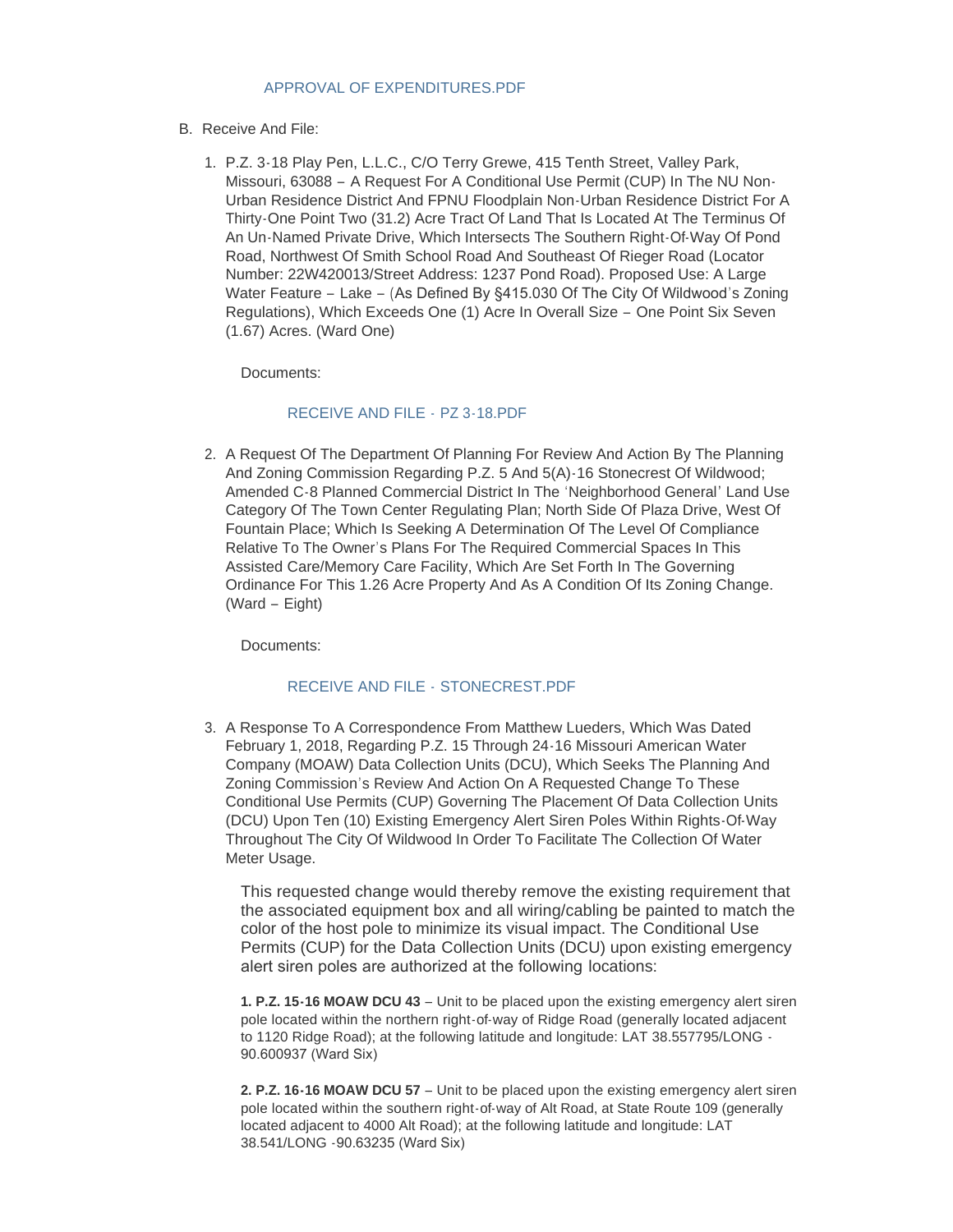**3. P.Z. 17-16 MOAW DCU 58** – Unit to be placed upon the existing emergency alert siren pole located within the western right-of-way of Village Hills Parkway (generally located adjacent to 16505 Willow Glen Drive); at the following latitude and longitude: LAT 38.568697/LONG -90.627732 (Ward Eight)

**4. P.Z. 18-16 MOAW DCU 64** – Unit to be placed upon the existing emergency alert siren pole located within the eastern right-of-way of Ossenfort Road (generally located adjacent to 19159 Melrose Road); at the following latitude and longitude: LAT 38.574013/LONG -90.720703 (Ward Six)

**5. P.Z. 19-16 MOAW DCU 103** – Unit to be placed upon the existing emergency alert siren pole located within the western right-of-way of Valley Road (generally located adjacent to 2611 Chatham Place Court); at the following latitude and longitude: LAT 38.610852/LONG -90.597849 (Ward Two)

**6. P.Z. 20-16 MOAW DCU 110** – Unit to be placed upon the existing emergency alert siren pole located within the western right-of-way of Shepard Road (generally located adjacent to 1339 Shepard Road); at the following latitude and longitude: LAT 38.622574/LONG -90.632279 (Ward Three)

**7. P.Z. 21-16 MOAW DCU 111** – Unit to be placed upon the existing emergency alert siren pole located within the eastern right-of-way of Wildhorse Parkway Drive (generally located adjacent to 17699 Wildridge Drive); at the following latitude and longitude: LAT 38.641849/LONG -90.632613 (Ward Two)

**8. P.Z. 22-16 MOAW DCU 118** – Unit to be placed upon the existing emergency alert siren pole located within the northern right-of-way of Manchester Road (generally located adjacent to 17367 Manchester Road); at the following latitude and longitude: LAT 38.580517/LONG -90.65506 (Ward One)

**9. P.Z. 23-16 MOAW DCU 123** – Unit to be placed upon the existing emergency alert siren pole located within the western right-of-way of Wild Horse Creek Road, at State Route 100 (generally located adjacent to 2300 Wild Horse Creek Road); at the following latitude and longitude: LAT 38.583961/LONG -90.683589 (Ward One)

**10. P.Z. 24-16 MOAW DCU 114** – Unit to be placed upon the existing emergency alert siren pole located within the southern right-of-way of Wild Horse Creek Road (generally located adjacent to 18440 Wild Horse Creek Road); at the following latitude and longitude: LAT 38.642967/LONG -90.673854 (Ward One)

Documents:

### RECEIVE AND FILE - [MISSOURI AMERICAN WATER.PDF](http://www.cityofwildwood.com/AgendaCenter/ViewFile/Item/15756?fileID=23447)

A Recommendation Report Of The Department Of Planning And Parks To The 4. Planning And Zoning Commission Regarding The Monarch-Chesterfield Levee District Trailhead (John L. LeCave Memorial Trailhead); Residence District For A One (1) Acre Tract Of Land; North Side Of Centaur Road, West Of North Eatherton Road (Street Address – 18465 Centaur Road/St. Louis County Locator Number – 19X540244); Which, If Approved, Would Authorize The Use Of The Subject Site For A Trailhead For The Monarch- Chesterfield Levee Trail Under The Conditions Of Said Site Development Plan. (Ward One)

Documents:

### RECEIVE AND FILE - [MONARCH TRAILHEAD.PDF](http://www.cityofwildwood.com/AgendaCenter/ViewFile/Item/15757?fileID=23448)

5. A Response To A Submittal From The Desco Group, Which Is Dated April 6, 2018, That Seeks A Change To The Amended MXD Mixed-Use Development District